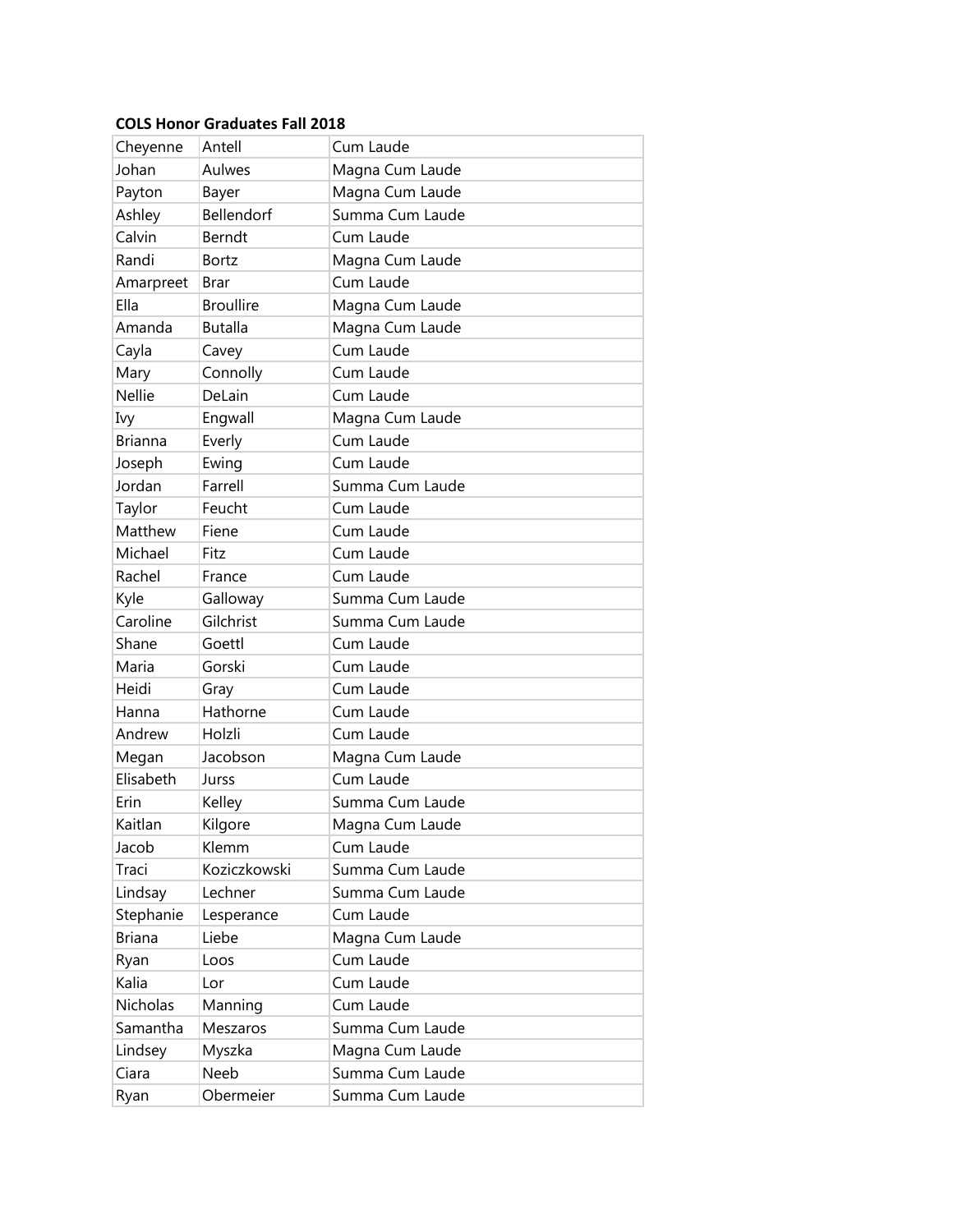| Rachel        | Pankow        | Cum Laude       |
|---------------|---------------|-----------------|
| Asa           | Plonsky       | Summa Cum Laude |
| Noah          | Pulsifer      | Cum Laude       |
| Elena         | Quijano       | Cum Laude       |
| Kasey         | Rader         | Cum Laude       |
| Sarah         | Ridings       | Summa Cum Laude |
| Anna          | Schreiber     | Summa Cum Laude |
| Jayme         | Schubring     | Summa Cum Laude |
| Jordyn        | Scutkowski    | Cum Laude       |
| <b>Bianca</b> | Skortz        | Summa Cum Laude |
| Jace          | <b>Stuebs</b> | Cum Laude       |
| Nicole        | Thorson       | Cum Laude       |
| Leah          | Trempe        | Cum Laude       |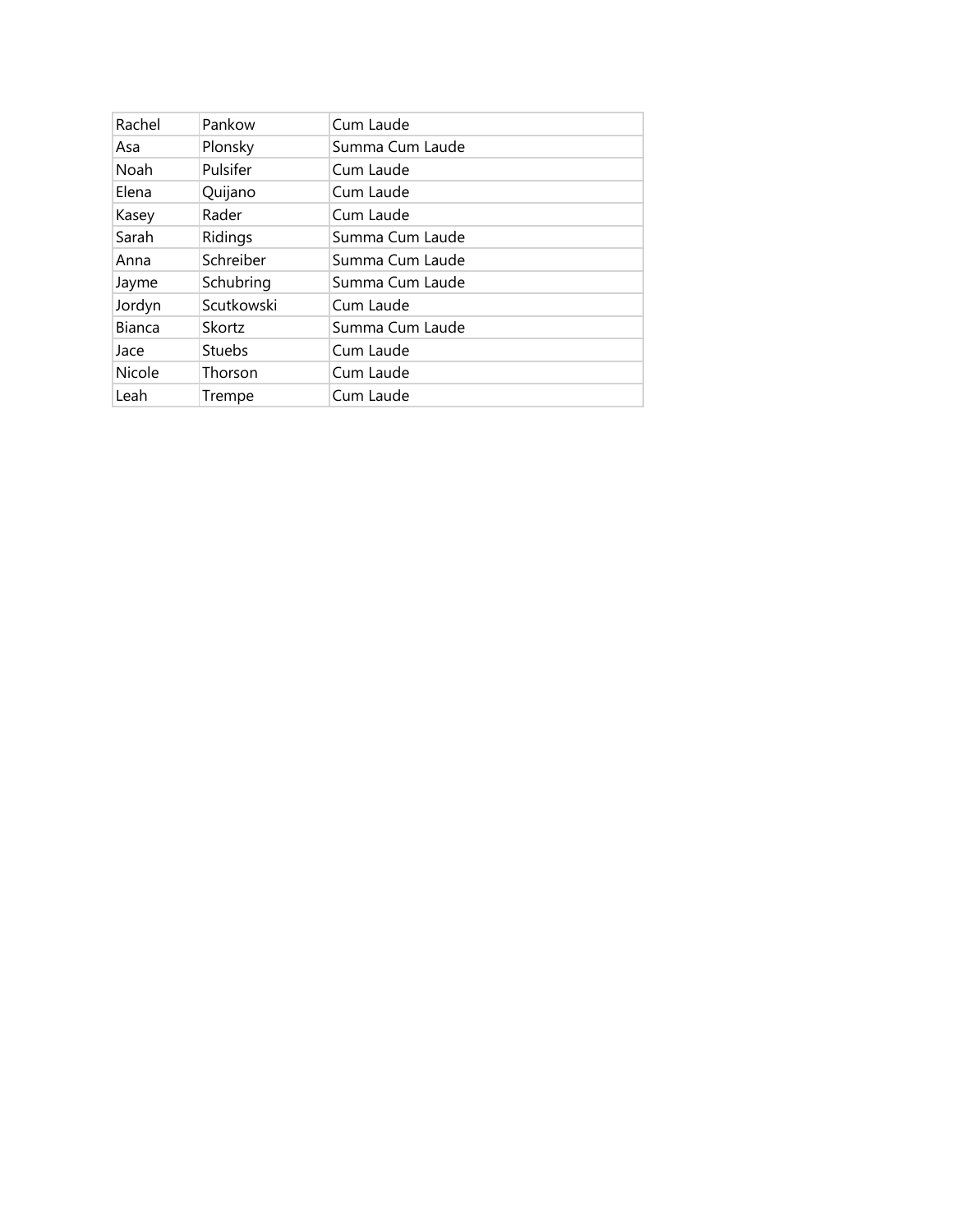| Rachel | Vittone | Summa Cum Laude |
|--------|---------|-----------------|
|        |         |                 |
|        |         |                 |
|        |         |                 |
|        |         |                 |
|        |         |                 |
|        |         |                 |
|        |         |                 |
|        |         |                 |
|        |         |                 |
|        |         |                 |
|        |         |                 |
|        |         |                 |
|        |         |                 |
|        |         |                 |
|        |         |                 |
|        |         |                 |
|        |         |                 |
|        |         |                 |
|        |         |                 |
|        |         |                 |
|        |         |                 |
|        |         |                 |
|        |         |                 |
|        |         |                 |
|        |         |                 |
|        |         |                 |
|        |         |                 |
|        |         |                 |
|        |         |                 |
|        |         |                 |
|        |         |                 |
|        |         |                 |
|        |         |                 |
|        |         |                 |
|        |         |                 |
|        |         |                 |
|        |         |                 |
|        |         |                 |
|        |         |                 |